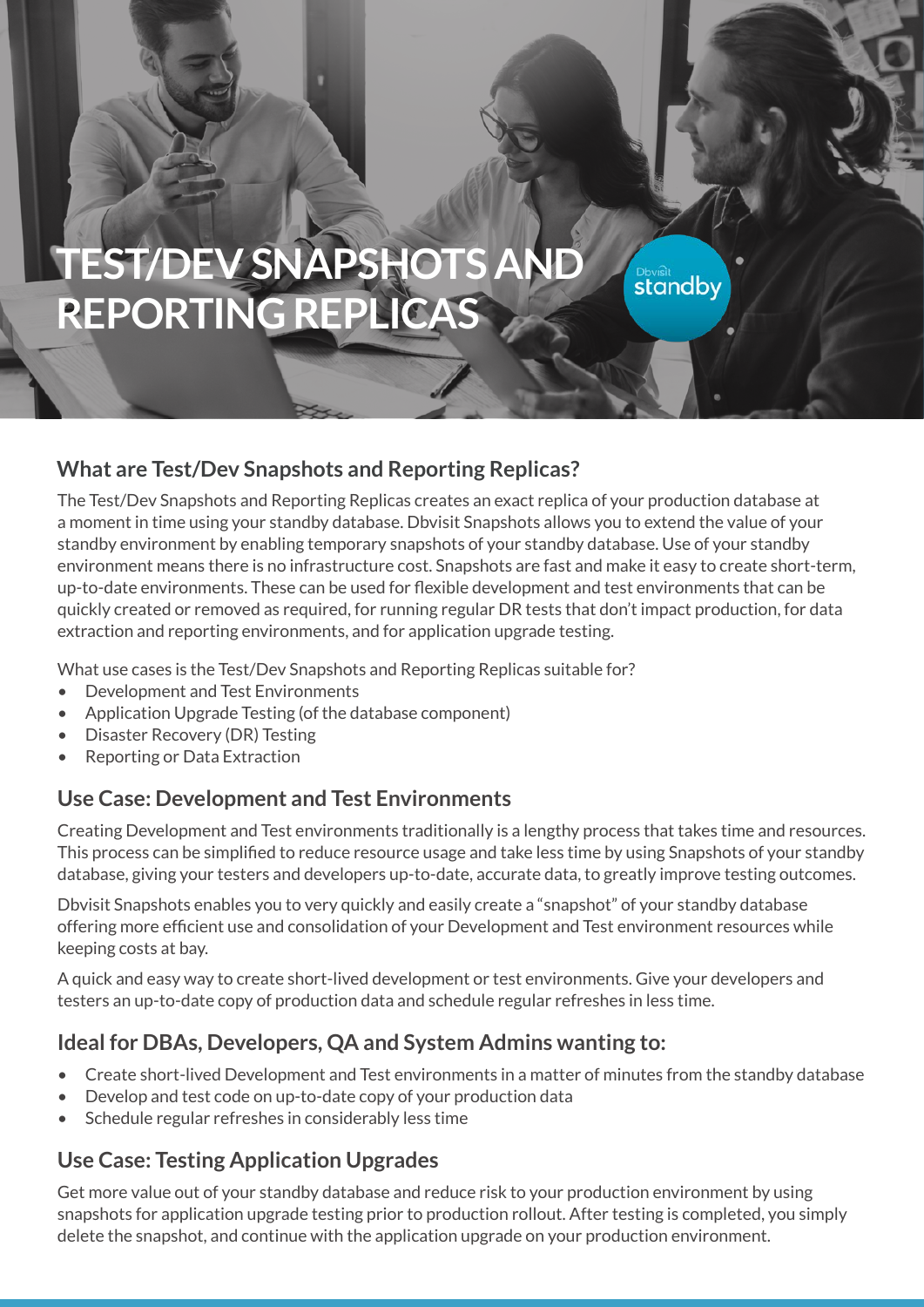Reduce the risk of downtime by testing the upgrade of the database component of your application on the snapshot prior to production rollout. Re-test in less time and with less resources then document the process for easy reference during the production upgrade.

# **Ideal for IT Teams, Application/Project Managers and DBAs wanting to:**

- Reduce the risk of unplanned downtime by testing application upgrades to databases prior to production rollout
- Spend less time setting up test environment
- Test on an up-to-date environment using snapshots

# **Use Case: DR Tests**

Regular DR tests are a normal component of compliance. However, while completing these tests, your DR environment is at risk and not accessible and usually requires restoring after testing is complete. A snapshot enables you to quickly run your tests and then remove the snapshot, without affecting your standby database, and without lengthy restore processes. Achieve compliance and ensure your production environment is always fully protected with snapshots.

Save time and keep your primary database protected when running regular DR tests using Dbvisit Snapshots. Easily create a snapshot in minutes, complete your DR tests and simply remove it once done without impacting your current DR environment.

# **Ideal for IT Managers, Audit/Compliance Teams and DBAs wanting to:**

- Run quick and easy DR Tests activate the snapshot in minutes, run tests and remove it without affecting your standby database
- Trial regular DR Tests to ensure compliance and validate DR failover scenarios
- Meet RTO/RPO requirements while performing DR Tests, so no disruption to production and standby databases

# **Use Case: Reporting**

The Test/Dev Snapshots and Reporting Replicas saves time and cost by providing short-term, up-to-date live environments for simplifying data extracts and reporting. It creates a replica of your standby database, often in seconds. You can then use the snapshot database to interrogate the data by running any queries you want. Once done, simply delete the snapshot!

A fast and efficient way to run reports or data extractions on a regular basis. With Dbvisit Snapshots you can run reports from an up-to-date copy of production data and extract data without impacting your primary database.

# **Ideal for IT Managers, Audit/Compliance Teams, Business Teams and DBAs wanting to:**

- Easily create up-to-date environments within minutes at a point in time for reporting / data extraction whether it be;
- One-off ad hoc reports
- Regular, scheduled reports
- Datasets for Business analysis
- Extract and query data without impacting production environment

# **How does it work?**

Creating a Snapshot of a database can be performed in a short time - seconds in most cases. Once created, you can use the snapshot database just like you would a normal database - interrogating the data by running any queries you want. Once finished, there is no need to restore the original database to its previous state as it is not affected – simply delete the snapshot!